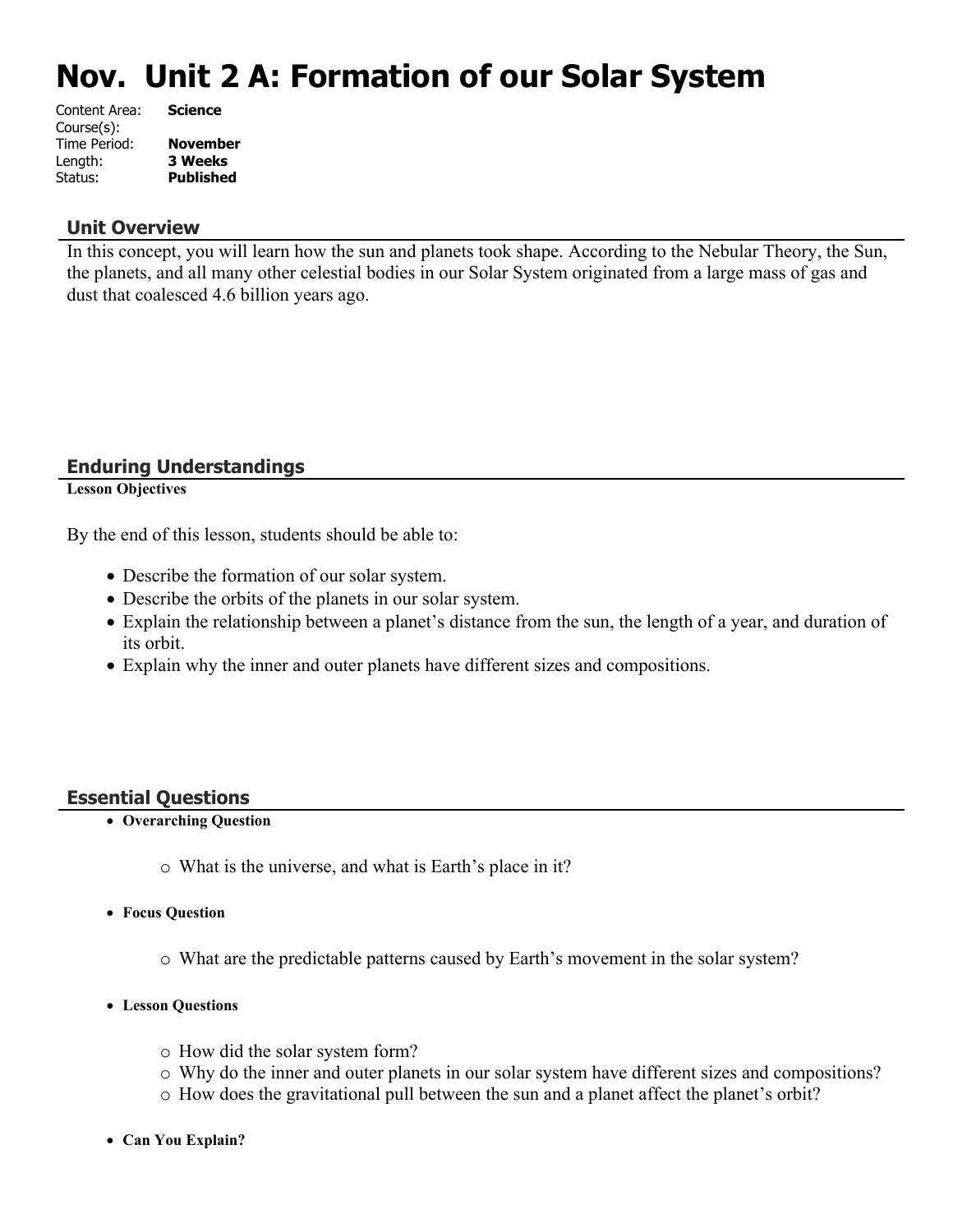o How does the way in which the solar system formed explain the orbits, sizes, and compositions of the planets?

#### **Instructional Strategies & Learning Activities [The Five Es](https://app.discoveryeducation.com/learn/techbook/units/8bbb0b41-5603-4e74-80ac-5a0d536b350a/concepts/1305c13a-b162-475e-b425-f890e9c24128/lesson/sections/358772cb-f2e8-44b8-9642-539e6334fa29)**

• [The Five E Instructional Model](https://app.discoveryeducation.com/learn/techbook/units/8bbb0b41-5603-4e74-80ac-5a0d536b350a/concepts/1305c13a-b162-475e-b425-f890e9c24128/lesson/sections/358772cb-f2e8-44b8-9642-539e6334fa29#a566a9b5-215b-4d2e-a285-0ae71bab1f7c)

Science Techbook follows the 5E instructional model. As you plan your lesson, the provided Model Lesson includes strategies for each of the 5Es.

• [Engage \(45–90 minutes\)](https://app.discoveryeducation.com/learn/techbook/units/8bbb0b41-5603-4e74-80ac-5a0d536b350a/concepts/1305c13a-b162-475e-b425-f890e9c24128/lesson/sections/358772cb-f2e8-44b8-9642-539e6334fa29#b8588c17-4c95-4ba6-b302-a24ae18b6ae1)

Students learn about nebula, which provide most of the material from which the solar system formed. Students begin to formulate ideas around the Can You Explain? (CYE) question.

• [Explore \(90 minutes\)](https://app.discoveryeducation.com/learn/techbook/units/8bbb0b41-5603-4e74-80ac-5a0d536b350a/concepts/1305c13a-b162-475e-b425-f890e9c24128/lesson/sections/358772cb-f2e8-44b8-9642-539e6334fa29#f7f66b76-dabb-4611-bf3d-f3964d607590)

Students investigate questions about the formation of our solar system through videos and reading passages. Students complete an Exploration to compare and contrast the planets of our solar system.

• [Explain \(45–90 minutes\)](https://app.discoveryeducation.com/learn/techbook/units/8bbb0b41-5603-4e74-80ac-5a0d536b350a/concepts/1305c13a-b162-475e-b425-f890e9c24128/lesson/sections/358772cb-f2e8-44b8-9642-539e6334fa29#f9482ce4-4dca-4828-80b3-47c8f985c7b7)

Students construct scientific explanations to the CYE question by including evidence of the connection between the formation of the solar system and the orbits, sizes, and compositions of the planets.

• [Elaborate with STEM \(45–135 minutes\)](https://app.discoveryeducation.com/learn/techbook/units/8bbb0b41-5603-4e74-80ac-5a0d536b350a/concepts/1305c13a-b162-475e-b425-f890e9c24128/lesson/sections/358772cb-f2e8-44b8-9642-539e6334fa29#19a598c6-fe20-4def-b4e0-3139cea36741)

Students apply their understanding of the formation of our solar system as they use math to visualize the solar system and investigate tools and topics of astronomical research about the solar system.

• [Evaluate \(45–90 minutes\)](https://app.discoveryeducation.com/learn/techbook/units/8bbb0b41-5603-4e74-80ac-5a0d536b350a/concepts/1305c13a-b162-475e-b425-f890e9c24128/lesson/sections/358772cb-f2e8-44b8-9642-539e6334fa29#3a678c94-eb60-401c-bde7-65bc747ef95b)

Students are evaluated on the state science standards, as well as Standards in ELA/Literacy and Standards in Math standards, using Board Builder and the provided concept summative assessments.

**Projects:** Space mission technology presentation and the planet presentation.

# **Integration of Career Exploration, Life Literacies and Key Skills**

CRP.K-12.CRP2 Apply appropriate academic and technical skills.

Digital tools make it possible to analyze and interpret data, including text, images, and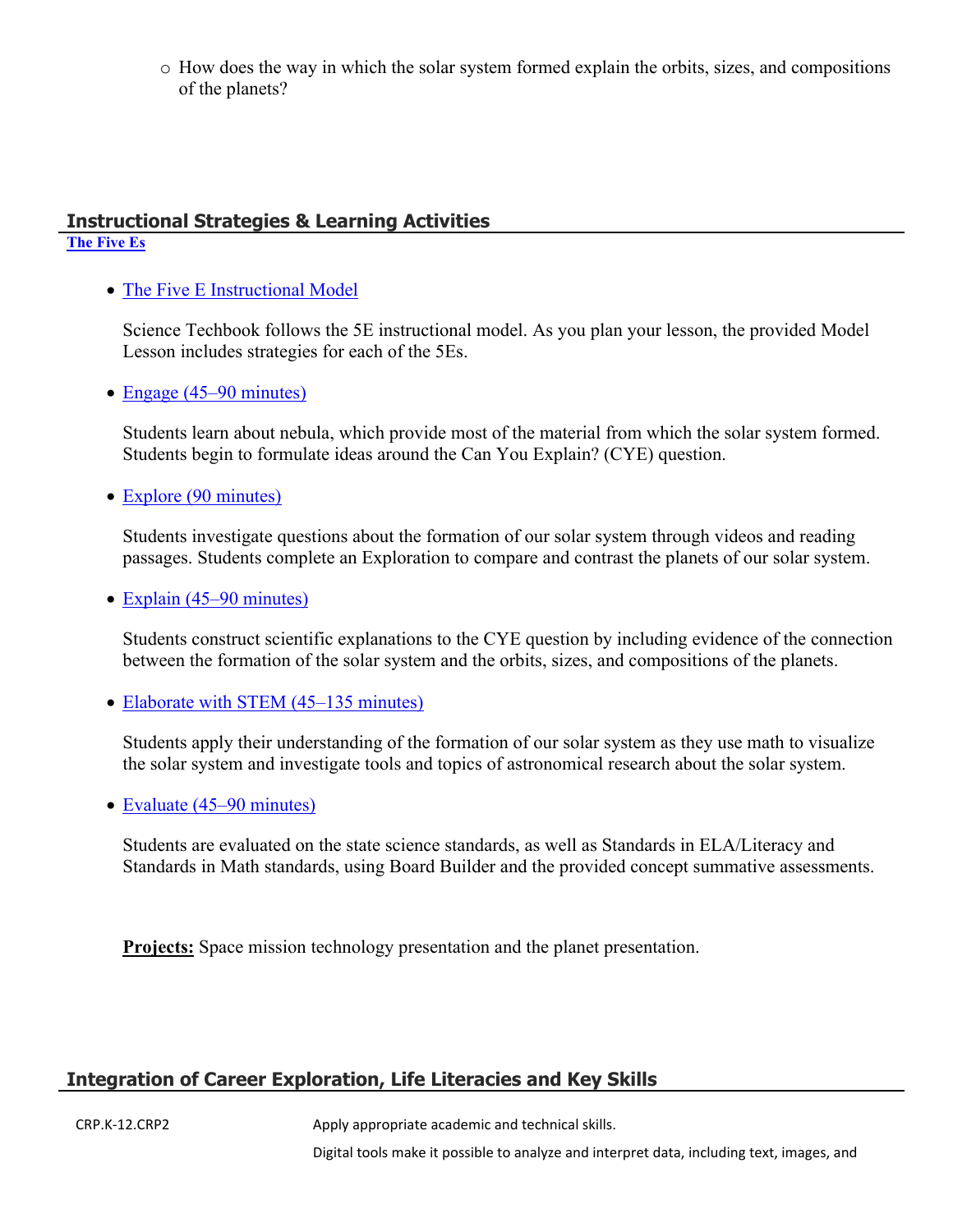|                      | sound. These tools allow for broad concepts and data to be more effectively<br>communicated.                                                                                                                                                                                     |
|----------------------|----------------------------------------------------------------------------------------------------------------------------------------------------------------------------------------------------------------------------------------------------------------------------------|
| TECH.9.4.8.CI.4      | Explore the role of creativity and innovation in career pathways and industries.                                                                                                                                                                                                 |
| <b>CRP.K-12.CRP5</b> | Consider the environmental, social and economic impacts of decisions.                                                                                                                                                                                                            |
| CRP.K-12.CRP4        | Communicate clearly and effectively and with reason.                                                                                                                                                                                                                             |
|                      | An individual's strengths, lifestyle goals, choices, and interests affect employment and<br>income.                                                                                                                                                                              |
| TECH.9.4.8.TL.4      | Synthesize and publish information about a local or global issue or event (e.g., MSLS4-5,<br>6.1.8. Civics PI.3).                                                                                                                                                                |
| TECH.9.4.8.CT.1      | Evaluate diverse solutions proposed by a variety of individuals, organizations, and/or<br>agencies to a local or global problem, such as climate change, and use critical thinking<br>skills to predict which one(s) are likely to be effective (e.g., MS-ETS1-2).               |
|                      | Gathering and evaluating knowledge and information from a variety of sources, including<br>global perspectives, fosters creativity and innovative thinking.                                                                                                                      |
|                      | Increases in the quantity of information available through electronic means have<br>heightened the need to check sources for possible distortion, exaggeration, or<br>misrepresentation.                                                                                         |
| CRP.K-12.CRP11       | Use technology to enhance productivity.                                                                                                                                                                                                                                          |
|                      | Multiple solutions often exist to solve a problem.                                                                                                                                                                                                                               |
| CRP.K-12.CRP9        | Model integrity, ethical leadership and effective management.                                                                                                                                                                                                                    |
| <b>CRP.K-12.CRP8</b> | Utilize critical thinking to make sense of problems and persevere in solving them.                                                                                                                                                                                               |
| CRP.K-12.CRP7        | Employ valid and reliable research strategies.                                                                                                                                                                                                                                   |
| TECH.9.4.8.IML.1     | Critically curate multiple resources to assess the credibility of sources when searching for<br>information.                                                                                                                                                                     |
| TECH.9.4.8.TL.2      | Gather data and digitally represent information to communicate a real-world problem<br>(e.g., MS-ESS3-4, 6.1.8.EconET.1, 6.1.8.CivicsPR.4).                                                                                                                                      |
|                      | Some digital tools are appropriate for gathering, organizing, analyzing, and presenting<br>information, while other types of digital tools are appropriate for creating text,<br>visualizations, models, and communicating with others.                                          |
| TECH.9.4.8.TL.3      | Select appropriate tools to organize and present information digitally.                                                                                                                                                                                                          |
| TECH.9.4.8.IML.3     | Create a digital visualization that effectively communicates a data set using formatting<br>techniques such as form, position, size, color, movement, and spatial grouping (e.g.,<br>6.SP.B.4, 7.SP.B.8b).                                                                       |
| TECH.9.4.8.IML.4     | Ask insightful questions to organize different types of data and create meaningful<br>visualizations.                                                                                                                                                                            |
| TECH.9.4.8.Cl.1      | Assess data gathered on varying perspectives on causes of climate change (e.g., cross-<br>cultural, gender-specific, generational), and determine how the data can best be used to<br>design multiple potential solutions (e.g., RI.7.9, 6.SP.B.5, 7.1.NH.IPERS.6, 8.2.8.ETW.4). |
| CRP.K-12.CRP1        | Act as a responsible and contributing citizen and employee.                                                                                                                                                                                                                      |
| <b>CRP.K-12.CRP6</b> | Demonstrate creativity and innovation.                                                                                                                                                                                                                                           |
| CRP.K-12.CRP12       | Work productively in teams while using cultural global competence.                                                                                                                                                                                                               |

# **Technolgy and Design Integration**

Technology is fully integrated with the Discovery Techbook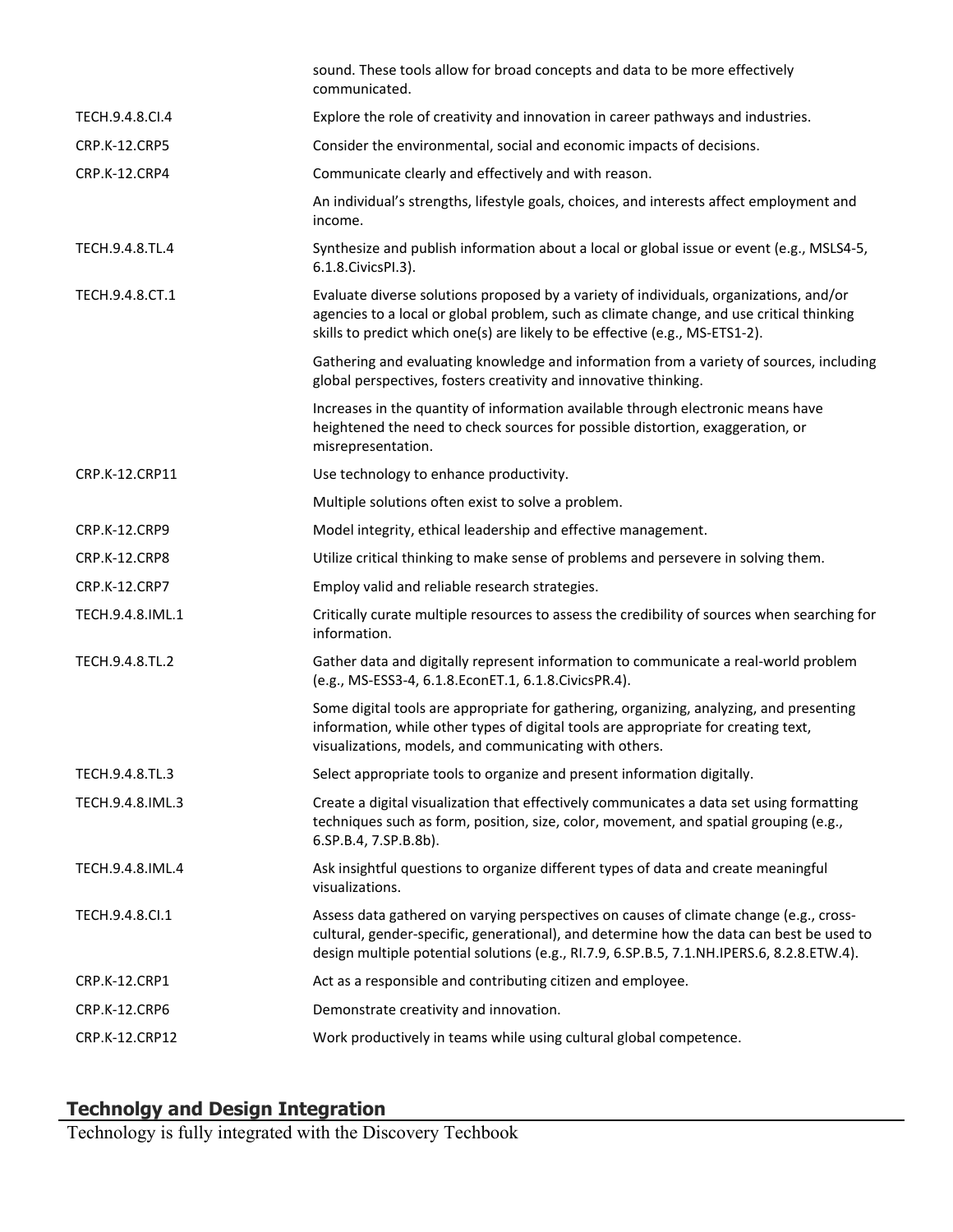| TECH.8.1.8.F.CS3 | Collect and analyze data to identify solutions and/or make informed decisions.                                         |
|------------------|------------------------------------------------------------------------------------------------------------------------|
| TECH.8.1.8.E.CS3 | Evaluate and select information sources and digital tools based on the appropriateness for<br>specific tasks.          |
| TECH.8.1.8.A.CS2 | Select and use applications effectively and productively.                                                              |
| TECH.8.1.8.E.CS2 | Locate, organize, analyze, evaluate, synthesize, and ethically use information from a<br>variety of sources and media. |
| TECH.8.1.8.E.CS1 | Plan strategies to guide inquiry.                                                                                      |
| TECH.8.1.8.E.CS4 | Process data and report results.                                                                                       |

# **Interdisciplinary Connections**

| LA.WHST.6-8.1  | Write arguments focused on discipline-specific content.                                                                                                                                                                                                                                              |
|----------------|------------------------------------------------------------------------------------------------------------------------------------------------------------------------------------------------------------------------------------------------------------------------------------------------------|
| LA.WHST.6-8.7  | Conduct short research projects to answer a question (including a self-generated<br>question), drawing on several sources and generating additional related, focused<br>questions that allow for multiple avenues of exploration.                                                                    |
| LA.WHST.6-8.8  | Gather relevant information from multiple print and digital sources, using search terms<br>effectively; assess the credibility and accuracy of each source; and quote or paraphrase<br>the data and conclusions of others while avoiding plagiarism and following a standard<br>format for citation. |
| LA.WHST.6-8.9  | Draw evidence from informational texts to support analysis, reflection, and research.                                                                                                                                                                                                                |
| LA.WHST.6-8.10 | Write routinely over extended time frames (time for research, reflection,<br>metacognition/self correction, and revision) and shorter time frames (a single sitting or a<br>day or two) for a range of discipline-specific tasks, purposes, and audiences.                                           |
| LA.WHST.6-8.2  | Write informative/explanatory texts, including the narration of historical events, scientific<br>procedures/experiments, or technical processes.                                                                                                                                                     |
| LA.RST.6-8.2   | Determine the central ideas or conclusions of a text; provide an accurate summary of the<br>text distinct from prior knowledge or opinions.                                                                                                                                                          |
| LA.RST.6-8.1   | Cite specific textual evidence to support analysis of science and technical texts.                                                                                                                                                                                                                   |
| LA.RST.6-8.3   | Follow precisely a multistep procedure when carrying out experiments, taking<br>measurements, or performing technical tasks.                                                                                                                                                                         |
| LA.RST.6-8.5   | Analyze the structure an author uses to organize a text, including how the major sections<br>contribute to the whole and to an understanding of the topic.                                                                                                                                           |
| LA.RST.6-8.6   | Analyze the author's purpose in providing an explanation, describing a procedure, or<br>discussing an experiment in a text.                                                                                                                                                                          |
| LA.RST.6-8.7   | Integrate quantitative or technical information expressed in words in a text with a version<br>of that information expressed visually (e.g., in a flowchart, diagram, model, graph, or<br>table).                                                                                                    |
| LA.RST.6-8.8   | Distinguish among facts, reasoned judgment based on research findings, and speculation<br>in a text.                                                                                                                                                                                                 |
| LA.RST.6-8.9   | Compare and contrast the information gained from experiments, simulations, video, or<br>multimedia sources with that gained from reading a text on the same topic.                                                                                                                                   |
| LA.RST.6-8.10  | By the end of grade 8, read and comprehend science/technical texts in the grades 6-8 text<br>complexity band independently and proficiently.                                                                                                                                                         |
| LA.RST.6-8.4   | Determine the meaning of symbols, key terms, and other domain-specific words and<br>phrases as they are used in a specific scientific or technical context relevant to grades 6-8                                                                                                                    |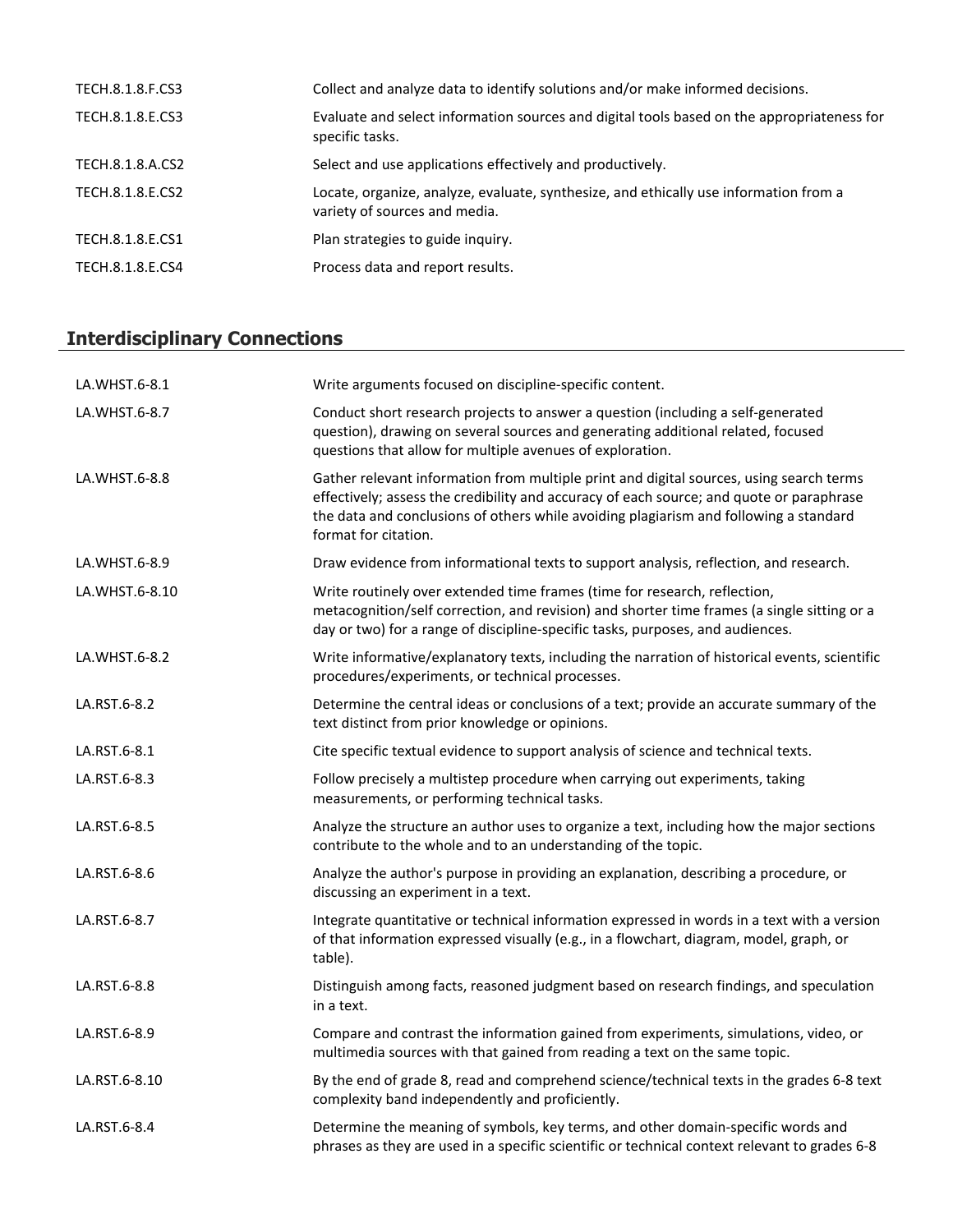# **Differentiation**

| <b>Struggling Students</b>                                                                                                                                                               | <b>ELL</b> |                                                                                                                                                                                                                                                                                                                                                                                                                             | <b>Accelerated Students</b>                                                                                                                                                                                                                                                                                                                                                                                                                                                                |
|------------------------------------------------------------------------------------------------------------------------------------------------------------------------------------------|------------|-----------------------------------------------------------------------------------------------------------------------------------------------------------------------------------------------------------------------------------------------------------------------------------------------------------------------------------------------------------------------------------------------------------------------------|--------------------------------------------------------------------------------------------------------------------------------------------------------------------------------------------------------------------------------------------------------------------------------------------------------------------------------------------------------------------------------------------------------------------------------------------------------------------------------------------|
| 1. Help students create a<br>storyboard that shows the<br>main steps in the<br>formation of the solar<br>system. Students can use<br>an illustration and short<br>caption for each step. |            | 1. Encourage students to keep a list<br>of key vocabulary and terms with<br>which they are not familiar.<br>Students can include a short<br>definition and the term in their<br>native language.<br>2. Allow students to complete the<br>Spanish version of the<br>Exploration How Big Is Big?<br>Then, pair English-language<br>learners with a native English<br>speaker to complete the student<br>worksheet in English. | 1. Have students read the<br>passage Our Future in<br>Space, which ties in directly<br>to the Connection to<br>Students' Lives section.<br>2. Have students create their<br>own imaginary solar<br>systems. Students should<br>consider the number, size,<br>and compositions of the<br>planets, as well as their<br>orbital shapes and sizes.<br>3. Have students calculate the<br>size differences of different<br>objects in the<br><b>Exploration How Big Is</b><br>Big? that were not |

[Differentiation in science](http://www.brighthubeducation.com/teaching-gifted-students/65181-differentiation-techniques-and-activities-in-the-classroom-for-gifted-students/) can be accomplished in several ways. Once you have given a pre-test to students, you know what information has already been mastered and what they still need to work on. Next, you design activities, discussions, lectures, and so on to teach information to students. The best way is to have two or three groups of students divided by ability level.

specifically stated.

While you are instructing one group, the other groups are working on activities to further their knowledge of the concepts. For example, while you are helping one group learn the planet names in order, another group is researching climate, size, and distance from the moon of each planet. Then the groups switch, and you instruct the second group on another objective from the space unit. The first group practices writing the order of the planets and drawing a diagram of them.

Here are some ideas for the classroom when you are using differentiation in science:

- Create a tic-tac-toe board that lists different activities at different ability levels. When students aren't involved in direct instruction with you, they can work on activities from their tic-tac-toe board. These boards have nine squares, like a tic-tac-toe board; and each square lists an activity that corresponds with the science unit. For example, one solar system activity for advanced science students might be to create a power point presentation about eclipses. For beginning students, an activity might be to make a poster for one of the planets and include important data such as size, order from the sun, whether it has moons, and so on.
- Find websites on the current science unit that students can explore on their own.
- Allow students to work in small groups to create a project throughout the entire unit. For example, one group might create a solar system model to scale. Another group might write a play about the solar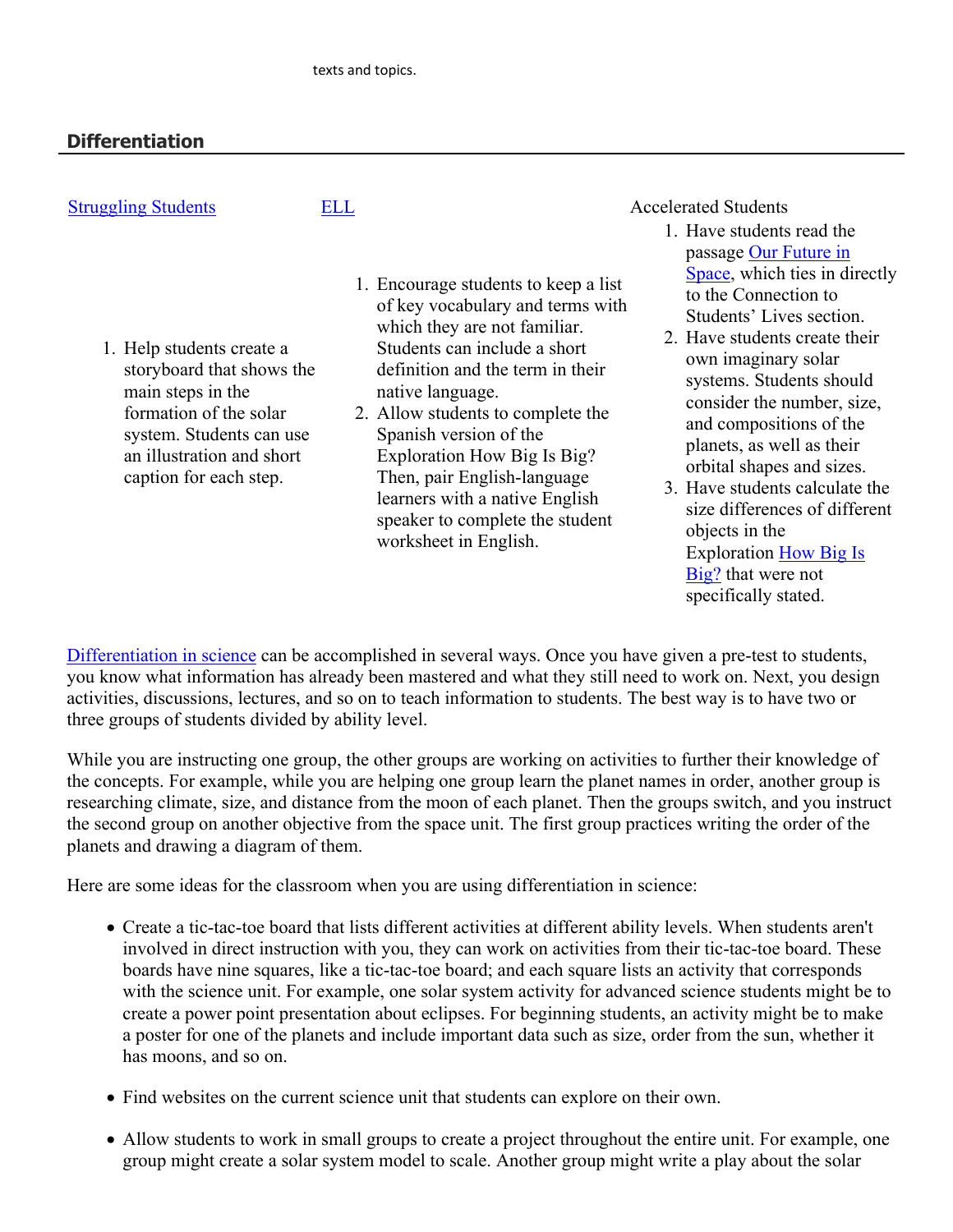system. This is an activity these groups can work on while they are not working directly with you.

Differentiation in science gets students excited to learn because it challenges them to expand their knowledge and skills, instead of teaching the whole group concepts they have already mastered.

#### **Modifications & Accommodations**

Refer to QSAC EXCEL SMALL SPED ACCOMMOCATIONS spreadsheet in this discipline.

#### **Modifications and Accommodations used in this unit:**

IEP and 504 Accommodations will be utilized.

In addition to differentiated instruction, IEP's and 504 accommocations will be utilized.

#### **Benchmark Assessments**

**Benchmark Assessments** are given periodically (e.g., at the end of every quarter or as frequently as once per month) throughout a school year to establish baseline achievement data and measure progress toward a standard or set of academic standards and goals.

#### **Schoolwide Benchmark assessments:**

Aimsweb benchmarks 3X a year

Linkit Benchmarks 3X a year

#### **Additional Benchmarks used in this unit:**

#### **Formative Assessments**

Assessment allows both instructor and student to monitor progress towards achieving learning objectives, and can be approached in a variety of ways. **Formative assessment** refers to tools that identify misconceptions, struggles, and learning gaps along the way and assess how to close those gaps. It includes effective tools for helping to shape learning, and can even bolster students' abilities to take ownership of their learning when they understand that the goal is to improve learning, not apply final marks (Trumbull and Lash, 2013). It can include students assessing themselves, peers, or even the instructor, through writing, quizzes, conversation, and more. In short, formative assessment occurs throughout a class or course, and seeks to improve student achievement of learning objectives through approaches that can support specific student needs (Theal and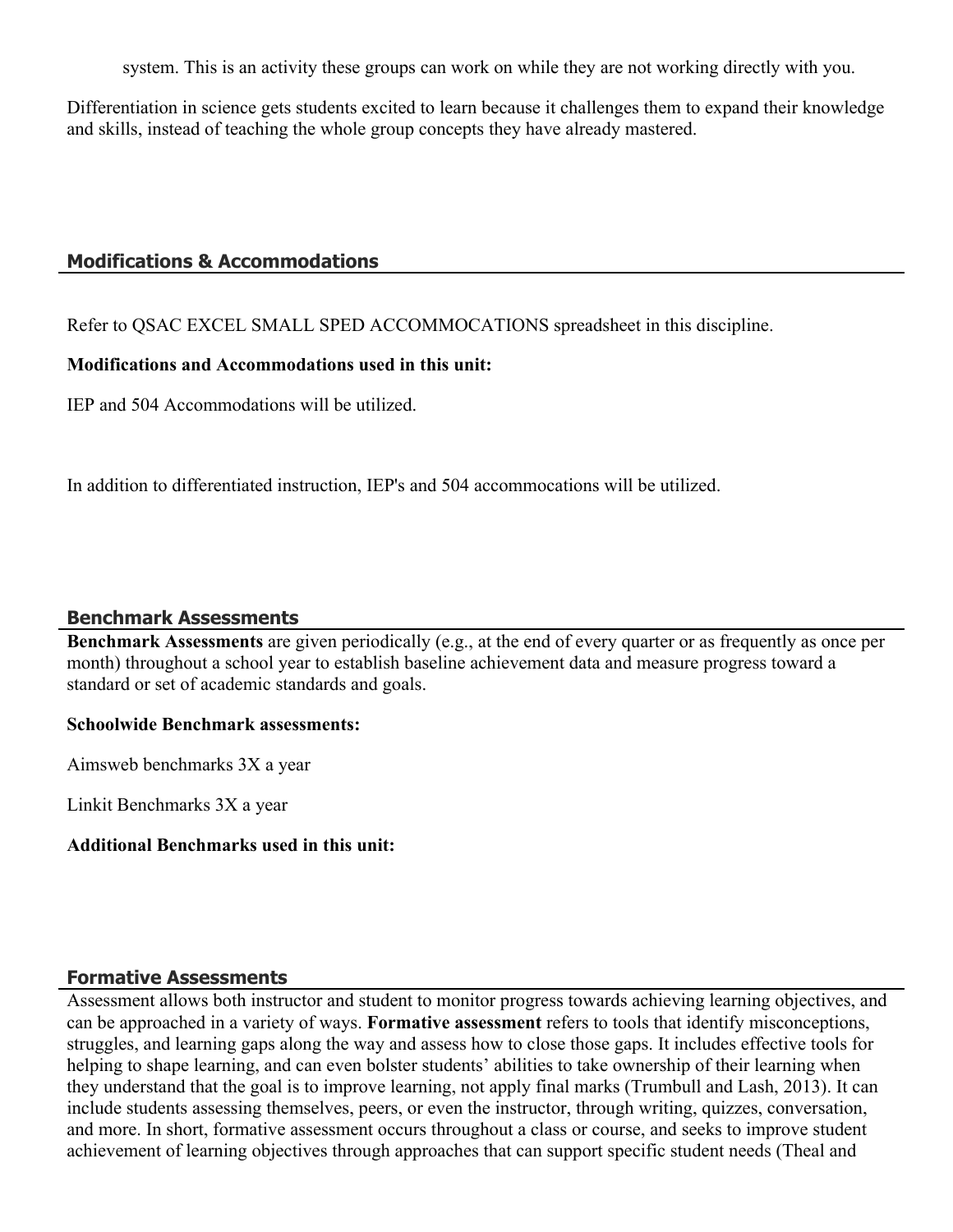Franklin, 2010, p. 151).

#### **Formative Assessments used in this unit:**

See assessments located in the unit link above.

### **Summative Assessments**

**Summative assessments** evaluate student learning, knowledge, proficiency, or success at the conclusion of an instructional period, like a unit, course, or program. Summative assessments are almost always formally graded and often heavily weighted (though they do not need to be). Summative assessment can be used to great effect in conjunction and alignment with formative assessment, and instructors can consider a variety of ways to combine these approaches.

# **Summative assessments for this unit:**

See D.E. assessments located in the unit link above. Teacher-made summative assessment will be used as well.

# **Instructional Materials**

See materials located in Unit above.

## **Standards**

| SCI.MS.ESS1.B | Earth and the Solar System                                                                                                                                                                     |
|---------------|------------------------------------------------------------------------------------------------------------------------------------------------------------------------------------------------|
|               | The solar system consists of the sun and a collection of objects, including planets, their<br>moons, and asteroids that are held in orbit around the sun by its gravitational pull on<br>them. |
|               | Earth and its solar system are part of the Milky Way galaxy, which is one of many galaxies<br>in the universe.                                                                                 |
| SCI.MS-ESS1   | Earth's Place in the Universe                                                                                                                                                                  |